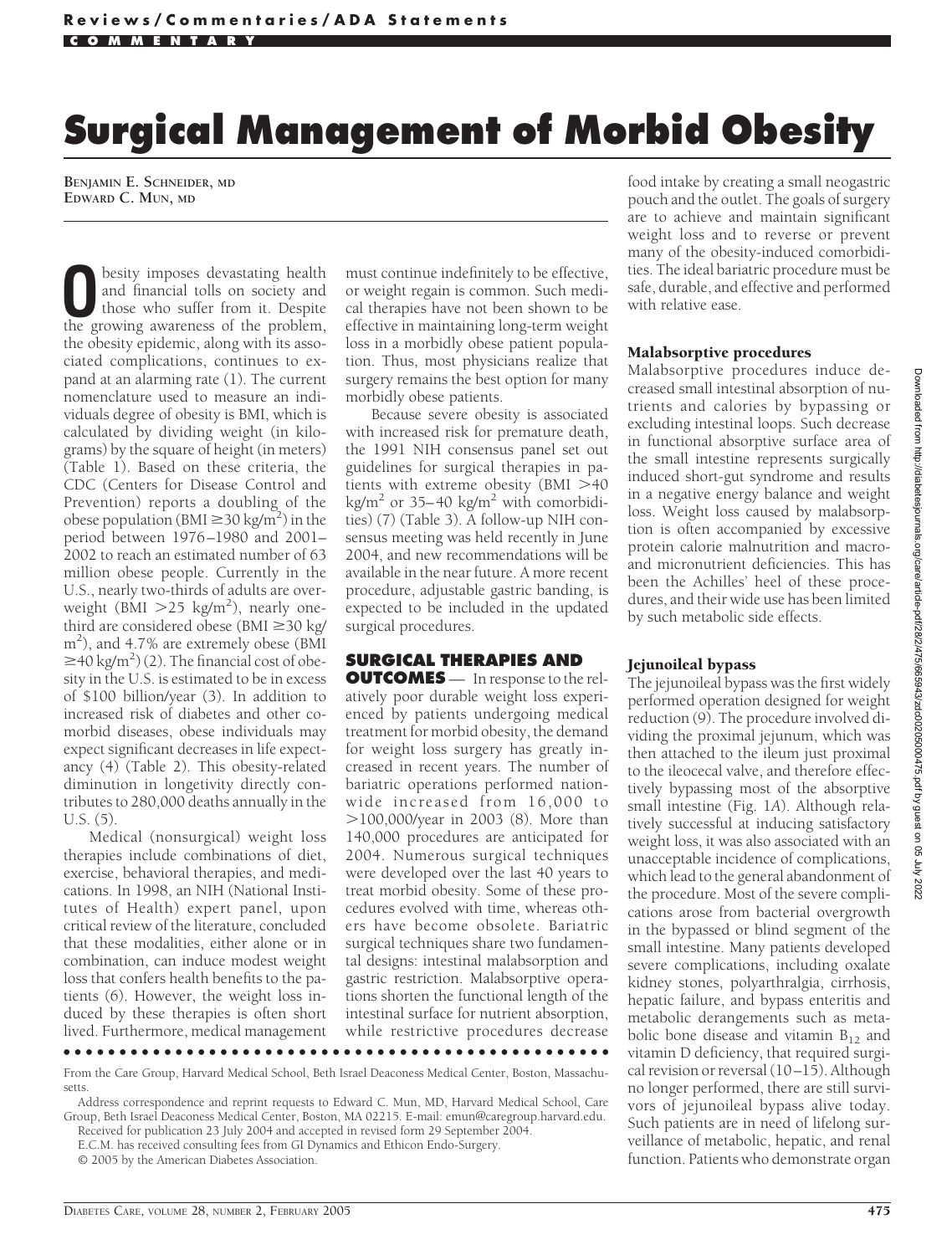#### **Table 1—***BMI*

|                      | Obesity<br>Class | BMI<br>$\text{(kg/m}^2)$ |
|----------------------|------------------|--------------------------|
| Underweight          |                  | <18.5                    |
| Normal               |                  | 18.5-24.9                |
| Overweight           |                  | $25.0 - 29.9$            |
| Obesity              | T                | $30.0 - 34.9$            |
| Severe obesity       | Н                | $35.0 - 39.9$            |
| Morbid obesity       | Ш                | 40.0-49.9                |
| Super-morbid obesity | Ш                | >50.0                    |

dysfunction may require an operative revision (16).

#### Biliopancreatic diversion and duodenal switch

Biliopancreatic diversion and duodenal switch are other malabsorptive procedures and were developed to avoid the complications of the blind loop. The bil-<br>complications of the blind loop. The bil-

### **Table 2—***Comorbidity*

Coronary artery disease Hypertension Dyslipidemia Hypercholesterolemia, hypertriglyceridemia, hyperlipidemia Type 2 diabetes Asthma Obesity hypoventilation syndrome Obstructive sleep apnea Gastroesophageal reflux Heartburn, reflux esophagitis Hepatobiliary dysfunction Fatty liver, cholelithiasis, nonalcoholic steatohepatitis Stress urinary incontinence Venous stasis disease Ulcer(s), deep vein thrombosis, pulmonary embolus, superficial thrombophlebitis Hernias Inguinal, ventral, umbilical, incisional Sexual hormone dysfunction Irregular menstruation, hirsutism, gynecomastia, infertility Cancer Colon, prostate, uterine, breast Infection Cellulitis, panniculitis, postoperative wound infections Degenerative joint disease, osteoarthritis Migraine headache Pseudotumor cerebri (idiopathic intracranial hypertension) Clinical depression

#### **Table 3—***Surgical criteria*

Criteria for bariatric surgery

| BMI $\geq$ 40 kg/m <sup>2</sup> or BMI $\geq$ 35 kg/m <sup>2</sup> with |
|-------------------------------------------------------------------------|
| significant obesity-related comorbidities                               |
| Age between 16 and 65 years                                             |
| Acceptable operative risks                                              |
| Documented failure at nonsurgical ap-                                   |
| proaches to long-term weight loss                                       |
| A psychologically stable patient with realistic                         |
| expectations                                                            |
| A well-informed and motivated patient                                   |
| Commitment to prolonged lifestyle changes                               |
| Supportive family/social environment                                    |
| Commitment to long-term follow-up                                       |
| Resolution of alcohol or substance abuse                                |

Absence of active schizophrenia and un-

treated severe depression

performing a distal (80%) gastrectomy and a Roux-en-Y reconstruction consisting of a 200-cm alimentary (food) limb, a long biliopancreatic (bile and pancreatic juice) limb, and a 50-cm common limb (17) (Fig. 1*B*). Significant weight loss occurs in these patients due to inadequate digestion of food in the common limb because of the short segment of common limb where mixing of food and digestive enzymes occur. The duodenal switch is similar to the biliopancreatic diversion but also includes a sleeve gastrectomy and duodenoileostomy to avoid the complication of marginal ulcer often seen in biliopancreatic diversion (18,19) (Fig. 1*C*). Isolated sleeve gastrectomy has been successfully used as a first-stage procedure in high-risk super-obese patients before more definitive surgical treatment at a later date (20). Despite excellent longterm weight loss and improvement in comorbid conditions following these procedures, concerns regarding longterm complications (protein calorie malnutrition, metabolic bone disease, hepatic dysfunction, and vitamin deficiencies) still exist (21). This combined with the fact that relatively few centers perform these procedures renders them investigational (22).

#### Restrictive procedures

All restrictive procedures share one common feature that decreases the storage capacity of the stomach. A small stomach pouch is associated with prompt filling by a small amount of food, early satiety, decreased meal size, and calorie intake, ultimately resulting in weight loss. Purely restrictive procedures do not involve alterations in the small bowel anatomy and are therefore rarely associated with metabolic complications. Roux-en-Y gastric bypass is primarily a restrictive operation in which a small upper stomach pouch is fashioned, but the additional modification of the small intestine makes it a unique procedure with multiple mechanisms for weight loss. These restrictive procedures are in general simpler to perform with less procedural risks when compared with malabsorptive operations and achieve good weight loss. This reduction in mortality and major complications has lead to their current popularity.

# Vertical banded gastroplasty

The vertical banded gastroplasty represents a purely restrictive procedure in that the stomach is partitioned using a surgical stapling device to create a very small proximal pouch. A mesh band is placed as reinforcement around the stoma between the pouch and the gastric remnant, thus effectively limiting food passage into the body of the stomach (23) (Fig. 2*A*). Filling of the upper stomach pouch results in satiety, and decreased solid food consumption leads to weight loss. Follow-up after vertical banded gastroplasty and comparison with other bariatric procedures exist. Several studies have demonstrated complications such as staple-line dehiscence and stomal stenosis, as well as inferior long-term weight loss after gastroplasty, when compared with Roux-en-Y gastric bypass (24 –27). Weight loss outcomes are conventionally reported in terms of excess weight loss, where excess weight is defined as the difference between a person's actual and ideal body weight. Results following gastroplasty demonstrate an average 5-year excess weight loss of between 30 and 50%. As a result of unfavorable comparisons between vertical banded gastroplasty and gastric bypass in terms of both inferior weight loss and resolution of comorbidities, the vertical banded gastroplasty has fallen into disfavor among most surgeons (28 –30). A newer and safer restrictive procedure, the laparoscopic adjustable gastric band, has helped to further push the vertical banded gastroplasty out of fashion.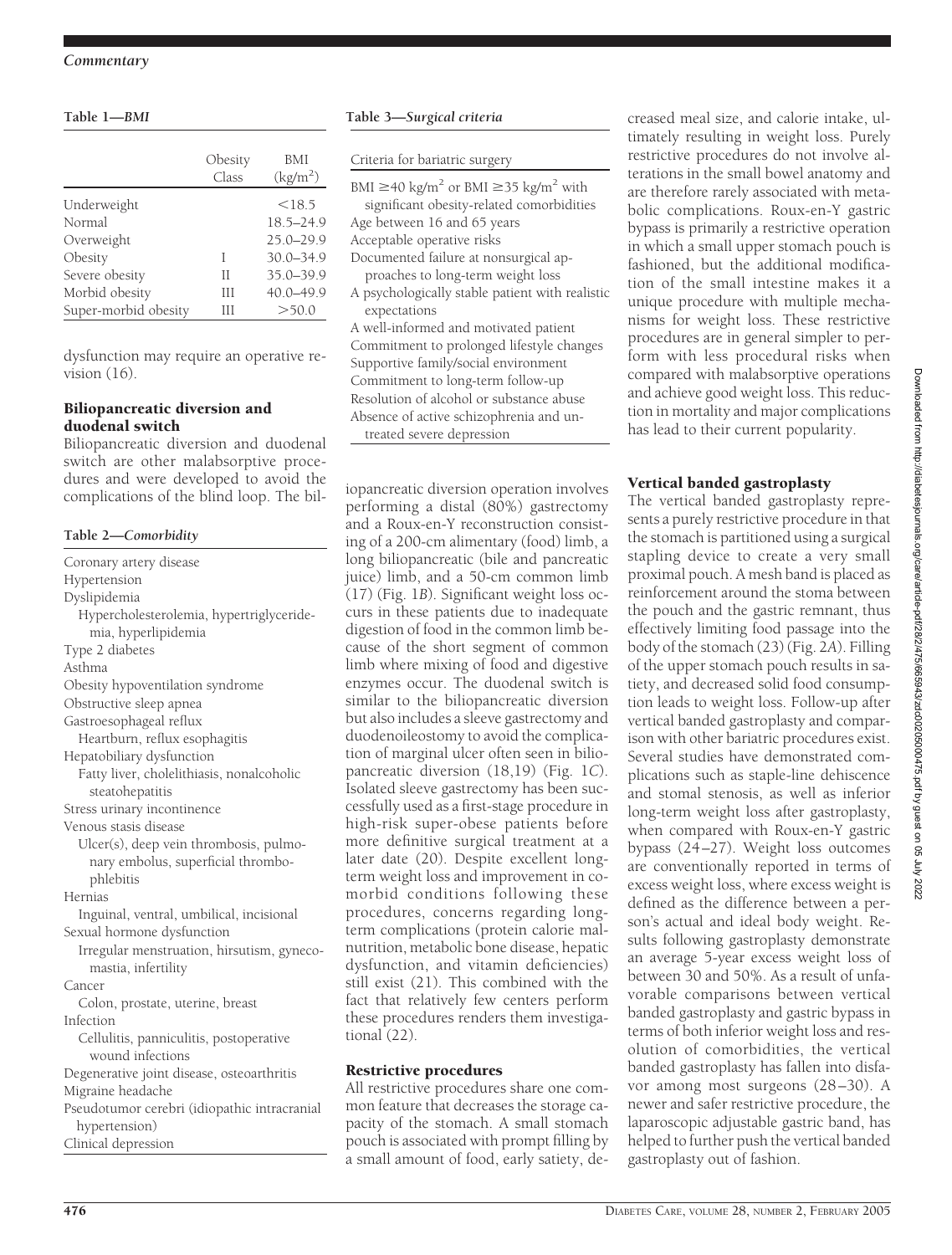

Figure 1—*Malabsorptive procedures.* A*: Jejunoileal bypass (purely malabsorptive);* B*: Biliopancreatic diversion (primarily malabsorptive); and* C*: Biliopancreatic diversion with duodenal switch (primarily malabsorptive).*

#### Gastric band

Gastric banding represents the least invasive among frequently performed bariatric procedures. Although available and widely used abroad for a decade, the FDA (Food and Drug Administration) approved a single device for implantation in the U.S. in 2001 (LAP-BAND; Inamed Health, Santa Barbara, CA). The device consists of a sili-

con elastomer with an adjustable inner balloon that effectively allows for control of stomal aperture (Fig. 2*B*). The band encircles the proximal stomach to created a very small (15- to 20-ml) pouch that effectively restricts the amount of food ingested without rerouting the remainder of the gastrointestinal tract. Adjustments are later performed at the bedside by needle accessing of the subcutaneous port, which is sutured to the abdominal wall fascia.

The gastric band procedure is performed under a general anesthetic. The laparoscopic approach is standard, with a very low reported conversion rate to an open procedure (0 –3.1%) (31–33). Among all bariatric procedures, mortality is the lowest following gastric band  $(0 -$ 0.7%) (34,35). Although early complica-



Figure 2—*Restrictive procedures.* A*: Vertical banded gastroplasty (purely restrictive);* B*: Laparoscopic adjustable gastric band (purely restrictive); and* C*: Roux-en-Y gastric bypass (primarily restrictive).*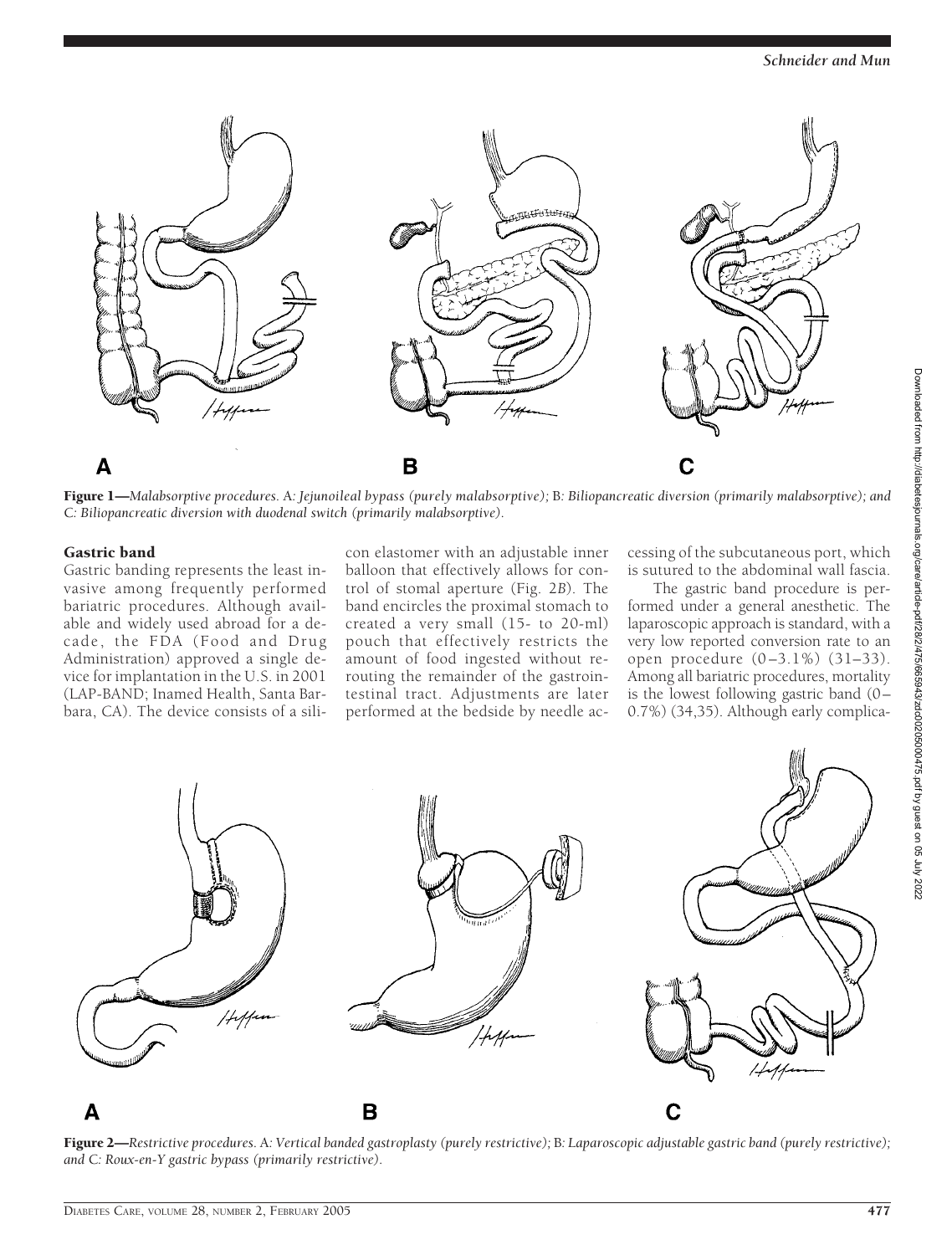#### *Commentary*

tions are uncommon, late complications may be seen. One to 13% of patients will require revision of their band (33,36,37). Band prolapse or slipping of the band from its intended site may occur in 2–14.2% of patients (31,38). Erosion of the band into the gastric wall may occur in as many as 2.8% of patients (34).

Despite international data demonstrating acceptable weight loss and improvement of comorbid conditions, the device has only been slowly adopted in the U.S. Early U.S. data were discouraging both in terms of weight loss and complications. These initial outcomes may have been somewhat tainted because U.S. surgeons were working to determine the optimal operative technique and followup regimen. A growing body of evidence suggests that U.S. patients may expect outcomes similar to those attained worldwide (39). More recent trials show improved weight loss with decreased complication rates. Average excess weight loss has been reportedly 34.5–58% at 12 months, 36 – 87% at 24 months, 36.2– 64% at 36 months, and 44 –58.8% at 48 months (32,38,40,41). An emerging series (42) demonstrates that weight loss appears to have long-term durability. In addition to weight loss, improvement in comorbidities (asthma, triglyceridemia, and hypertension) has been established following gastric banding (43). Type 2 diabetes resolves in 54 – 65% of patients, with demonstrable improvement in both insulin sensitivity and B-cell function (44 – 46). As a result of both international and U.S. efforts, the adjustable gastric band is emerging as a safe and effective alternative to other operations in the treatment of morbidly obese patients.

## Gastric bypass

Since its conception in 1967, the gastric bypass has undergone a number of technical refinements (47). More recently, surgeons have applied laparoscopic techniques to accomplish the same procedure in an effort to reduce pain, incisional hernia, and wound infection and improve quality of life (48,49). In its current form, the operation entails creation of a very small pouch that is divided from the remainder of the stomach (Fig. 2*C*). This effectively restricts the size of a meal that a patient is able to ingest. Additionally, the configuration of the intestinal reconstruction bypasses a portion of the intestine, creating some degree malabsorption, and

may result in dumping symptoms. The later phenomenon may occur following ingestion of a meal high in carbohydrates and may result in diaphoresis, nausea, palpitations, diarrhea, abdominal pain, or lightheadedness (50). For patients struggling to avoid sweets, this negative reinforcement may be advantageous. In addition, more recent studies show that changes in metabolically important gut hormones such as ghrelin occur after gastric bypass. Bypassing of the fundus of the stomach, which is the major production site of the orexigenic hormone ghrelin, results in a significant decrease in its serum level and, in turn, the patient's appetite (51,52). Such a decrease in ghrelin levels has not been observed in other bariatric procedures (53). Thus, in addition to physically restricting the amount of food ingested, gastric bypass may provide other mechanisms of weight loss.

Complications reported by bariatric surgical centers demonstrate a mortality rate of 1% and an early complication rate of 10% following gastric bypass (16). Frequent complications may include gastrointestinal leak, thromboembolic events, bleeding, anastomotic stricture, incisional or internal hernia, marginal ulceration, vitamin and protein malnutrition, gallstone formation, and wound infection (Table 4). Many such complications following laparoscopic gastric bypass may be reduced once the surgeon has ascended the significant "learning curve" necessary to master the technical demands of the procedure (54). Furthermore, the potential for long-term vitamin and mineral abnormalities necessitates life-long follow-up of patients in order to avoid deficiencies in calcium, iron, thiamine, folate, and vitamin  $B_{12}$ .

Maintenance of long-term weight loss has been well documented following gastric bypass. Although only short-term data are currently available following laparoscopic gastric bypass (68 – 80% excess weight loss at 12– 60 months), durable long-term excess weight loss has been described following open gastric bypass  $(49 - 62\%$  excess weight loss at  $10 - 14$ years) (55– 60). Resolution of comorbid conditions following gastric bypass has been well established (Table 5). The majority of patients with type 2 diabetes (82.9%) or glucose intolerance (98.7%) will experience normalization of glucose,  $HbA<sub>1c</sub>$ , and insulin levels (56). Other comorbid conditions, such as hyperten-

#### **Table 4—***Complications following weight loss surgery*

| Laparoscopic gastric bypass                                        |               |
|--------------------------------------------------------------------|---------------|
| Anastomotic leak                                                   | $0 - 4.4%$    |
| Deep vein thrombosis/                                              | $0 - 1.3%$    |
| pulmonary embolism                                                 |               |
| Symptomatic cholelithiasis                                         | $0 - 3.8%$    |
| Bleeding                                                           | $0.6 - 4%$    |
| Anastomotic stricture                                              | $2.0 - 11.4%$ |
| Bowel obstruction                                                  | 2.9-10.5%     |
| Incisional hernia                                                  | $0 - 1.8%$    |
| Wound infection                                                    | $0 - 8.7%$    |
| Internal hernia                                                    |               |
| Conversion to open                                                 | $0 - 8\%$     |
| procedure                                                          |               |
| Mortality                                                          | $0 - 3.3%$    |
| Laparoscopic adjustable                                            |               |
| gastric band                                                       |               |
| Gastric prolapse                                                   | $2.2 - 24%$   |
| Gastric outlet obstruction                                         | $0 - 14%$     |
| Esophageal dilation                                                | $0 - 71%$     |
| Gastric band erosion                                               | $0 - 2.8%$    |
| Device leak                                                        | $0.4 - 7\%$   |
| Infection                                                          | $0.3 - 8.8\%$ |
| Need for revision                                                  | $1 - 13.5%$   |
| Conversion to open                                                 | $0 - 3.1\%$   |
| procedure                                                          |               |
| Mortality                                                          | $0 - 0.7%$    |
| Data from selected series data (31-35,37,41,57-<br>$61,63 - 72$ ). |               |

sion (52–91.5%), sleep apnea (74 – 97.8%), and hypercholesterolemia (63– 97%), also have been noted to resolve  $(57,58,61)$ .

All weight loss surgical procedures achieve profound weight loss in morbidly obese patients, regardless of their mechanism of action. The extent weight loss is far greater than most medical therapies

#### **Table 5—***Outcomes following laparoscopic gastric bypass*

| Excess weight loss $(>12$ months)                    | 68-80.4%   |  |
|------------------------------------------------------|------------|--|
| Resolution of type 2 diabetes                        | 50-98%     |  |
| Resolution of hypertension                           | 36-70%     |  |
| Resolution of gastroesophageal                       | 52-98%     |  |
| reflux disease                                       |            |  |
| Resolution of stress urinary                         | 44-88%     |  |
| incontinence                                         |            |  |
| Resolution of obstructive sleep                      | 74-100%    |  |
| apnea                                                |            |  |
| Resolution of hypercholes-                           | 63%        |  |
| terolemia                                            |            |  |
| Improvement in osteoarthritis                        | $41 - 76%$ |  |
| pain                                                 |            |  |
| Data from selected series data $(31-35,37,41,57-61,$ |            |  |

Data from selected series data (31–35,37,41,57–61, 63–72).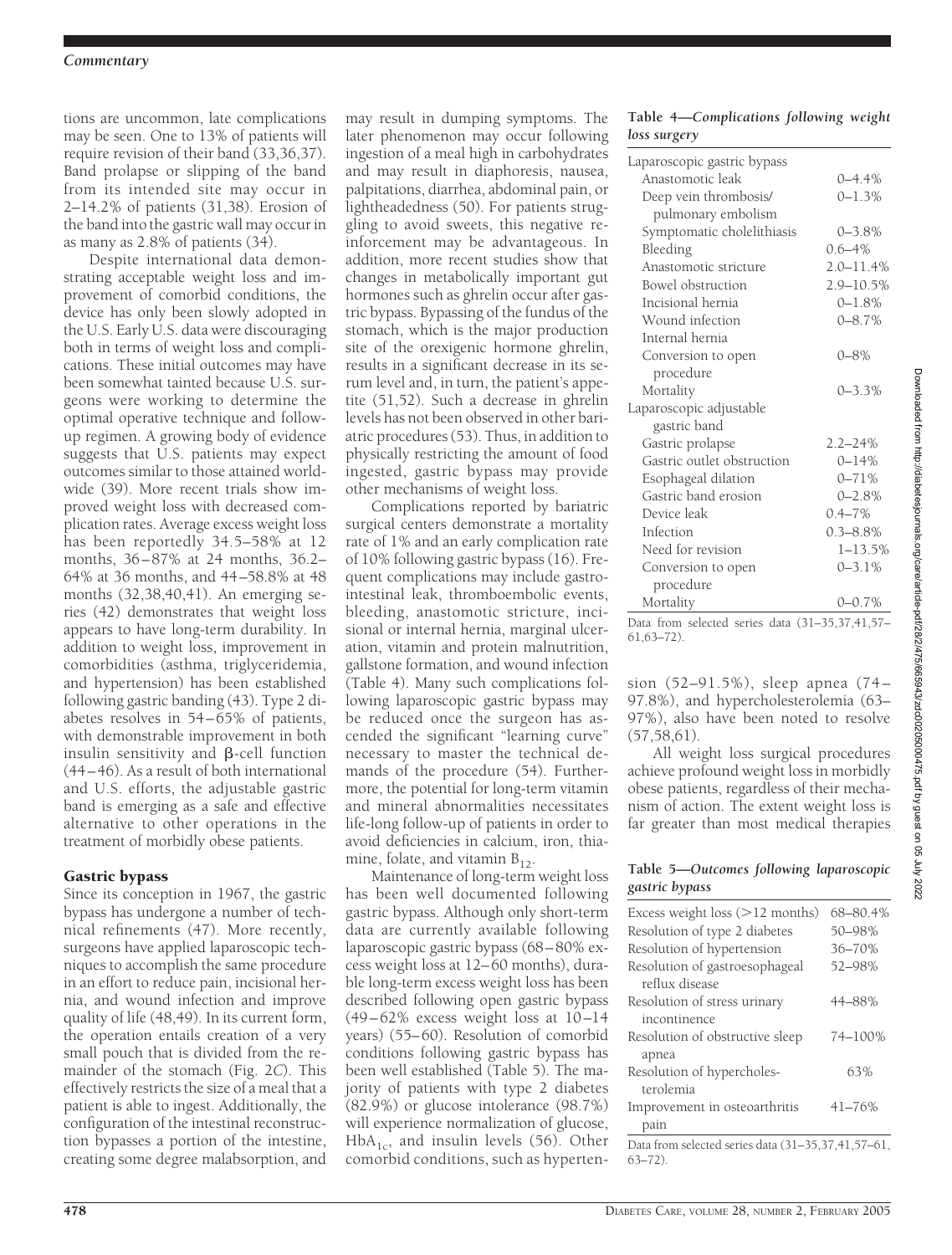can provide and is usually more than adequate to reverse many of the comorbid conditions found in these patients. Rouxen-Y gastric bypass has been shown by numerous studies to improve or resolve glucose intolerance and type 2 diabetes in the majority of patients. Such improvement often occurs almost immediately following surgery and well before weight loss is observed (56,62). Bypassing of the foregut area (body of stomach, duodenum, and proximal jejunum) appears to be the key anatomical change associated with such rapid improvement in insulin sensitivity. Gastric banding also results in significant improvement and resolution of glucose intolerance and diabetes; however, such improvement is usually gradual and is associated with weight loss (46). From these observations, it is clear that interruption of intestinal signaling may help explain the rapid resolution in diabetes following gastric bypass in contrast to purely restrictive procedures such as the vertical banded gastroplasty or gastric band.

Until medical and pharmacologic therapies are developed to better address the growing obesity epidemic, surgical solutions are the best option for many morbidly obese patients. Future research emphasis is necessary to optimize postoperative outcomes and to further improve patient safety.

**Acknowledgments**— Figures 1 and 2 are taken from ref. 16 with permission granted from Elsevier.

#### **References**

- 1. Mokdad AH FE, Bowman BA, Dietz WH, Vinicor F, Bales VS, Marks JS: Prevalence of obesity, diabetes, and obesity-related health risk factors, 2001. *JAMA* 289:76 – 79, 2003
- 2. Flegal KM, Carroll MD, Ogden CL, Johnson CL: Prevalence and trends in obesity among US adults, 1999 –2000. *JAMA* 14: 1723–1727, 2002
- 3. Wolf A, Colditz G: Current estimates of the economic cost of obesity in the United States. *Obes Res* 6:97–106, 1998
- 4. Peeters ABJ, Willekens F, Mackenbach JP, Mamun AA, Bonneux L: Obesity in adulthood and its consequences for life expectancy: a life-table analysis. *Ann Intern Med* 138:24 –33, 2003
- 5. Allison DB, Fontaine KR, Manson JE, Stevens J, VanItallie TB: Annual deaths attributable to obesity in the United States.

*JAMA* 282:1530 –1538, 1999

- 6. National Heart, Lung and Blood Institute Obesity Education Initiative Expert Panel on the Identification, Evaluation, and Treatment of Overweight and Obesity in Adults: *Clinical Guidelines on the Identification, Evaluation, and Treatment of Overweight and Obesity in Adults: The Evidence Report*. Bethesda, MD, U.S. Department of Health and Human Services, 1998
- 7. Consensus Development Conference Panel: NIH conference: gastrointestinal surgery for severe obesity. *Ann Intern Med* 115:956 –961, 1991
- 8. Steinbrook R: Surgery for severe obesity. *N Engl J Med* 1075–1079, 2004
- 9. Payne JH, DeWind LT: Surgical treatment of obesity. *Am J Surg* 118:141–147, 1969
- 10. Deitel M, Shahi B, Anand PK, Deitel FH, Cardinell DL: Long-term outcome in a series of jejunoileal bypass patients. *Obes Surg* 3:247–252, 1993
- 11. Clayman RV, Williams RD: Oxalate urolithiasis following jejunoileal bypass. *Surg Clin North Am* 59:1071–1074, 1979
- 12. Kroyer JM, Talbert WM Jr: Morphologic liver changes in intestinal bypass patients. *Am J Surg* 139:855– 859, 1980
- 13. Halverson JD, Wise L, Wazna MF, Ballinger WF: Jejunoileal bypass for morbid obesity: a critical appraisal. *Am J Med* 64: 461– 475, 1978
- 14. Griffen WO Jr, Young VL, Stevenson CC: A prospective comparison of gastric and jejunoileal bypass procedures for morbid obesity. *Ann Surg* 186:500 –509, 1977
- 15. Requarth JA BK, Colacchio TA, Stukel TA, Mott LA, Greenberg ER, Weismann RE: Long-term morbidity following jejunoileal bypass: the continuing potential need for surgical reversal. *Arch Surg* 130: 318 –325, 1995
- 16. Mun EC, Blackburn GL, Matthews JB: Current status of medical and surgical therapy for obesity. *Gastroenterology* 120: 669 – 681, 2001
- 17. Scopinaro N, Gianetta E, Adami GF, Friedman D, Traverso E, Marinari GM, Cuneo S, Vitale B, Ballari F, Colombini M, Baschieri G, Bachi V: Biliopancreatic diversion for obesity at eighteen years. *Surgery* 119:261–268, 1996
- 18. Hess DS, Hess DW: Biliopancreatic diversion with a duodenal switch. *Obes Surg* 8:267–282, 1998
- 19. Marceau P, Hould FS, Simard S, Lebel S, Bourque RA, Potvin M, Biron S: Biliopancreatic diversion with duodenal switch. *World J Surg* 22:947–954, 1998
- 20. Regan JP, Inabnet WB, Gagner M, Pomp A: Early experience with two-stage laparoscopic Roux-en-Y gastric bypass as an alternative in the super-super obese patient. *Obes Surg* 13:861– 864, 2003
- 21. Murr MM, Balsiger BM, Kennedy FP, Mai JL, Sarr MG: Malabsorptive procedures

for severe obesity: comparison of pancreaticobiliary bypass and very very long limb Roux-en-Y gastric bypass. *J Gastrointest Surg* 3:607– 612, 1999

- 22. Jones DB, Provost DA, DeMaria EJ, Smith CD, Morgenstern L, Schirmer B: Optimal management of the morbidly obese patient SAGES appropirateness conference statement. *Surg Endosc* 18:1029 –1037, 2004
- 23. Mason EE: Vertical banded gastroplasty for obesity. *Arch Surg* 117:701–706, 1982
- 24. Nightengale ML, Sarr MG, Kelly KA, Jensen MD, Zinsmeister AR, Palumbo PJ: Prospective evaluation of vertical banded gastroplasty as the primary operation for morbid obesity. *Mayo Clin Proc* 66:773– 782, 1991
- 25. Sugerman HJ, Starkey JV, Birkenhauer R: A randomized prospective trial of gastric bypass versus vertical banded gastroplasty for morbid obesity and their effects on sweets versus non-sweets eaters. *Ann Surg* 205:613– 624, 1987
- 26. Howard L, Malone M, Michalek A, Carter J, Alger S, Van Woert J: Gastric bypass and vertical banded gastroplasty: a prospective randomized comparison and 5-year follow-up. *Obes Surg* 5:55– 60, 1995
- 27. Balsiger BM, Poggio JL, Mai J, Kelly KA, Sarr MG: Ten and more years after vertical banded gastroplasty as primary operation for morbid obesity. *J Gastrointest Surg* 4:598 – 605, 2000
- 28. Sugerman HJ, Londrey GL, Kellum JM, Wolf L, Liszka T, Engle KM, Birkenhauer R, Starkey JV: Weight loss with vertical banded gastroplasty and Roux-Y gastric bypass for morbid obesity with selective versus random assignment. *Am J Surg* 157:93–102, 1989
- 29. MacLean LD, Rhode BM, Forse RA, Nohr R: Surgery for obesity: an update of a randomized trial. *Obes Surg* 5:145–150, 1995
- 30. Hall JC, Watts JM, O'Brien PE, Dunstan RE, Walsh JF, Slavotinek AH, Elmslie RG: Gastric surgery for morbid obesity: the Adelaide Study. *Ann Surg* 211:419 – 427, 1990
- 31. Rubenstein R: Laparoscopic adjustable gastric banding at a US center with up to 3-year follow-up. *Obes Surg* 12:380 –384, 2002
- 32. Dargent J: Laparoscopic adjustable gastric banding: lessons from the first 500 patients in a single institution. *Obes Surg* 9:446 – 452, 1999
- 33. Angrisani L, Furbetta F, Doldi SB, Basso N, Lucchese M, Giacomelli F, Zappa M, Di Cosmo L, Veneziani A, Turicchia GU, Alkilani M, Forestieri P, Lesti G, Puglisi F, Toppino M, Campanile F, Capizzi FD, D'Atri C, Sciptoni L, Giardiello C, Di Lorenzo N, Lacitignola S, Belvederesi N, Marzano B, Bernate P, Iuppa A, Borrelli V, Lorenzo M: Lap Band adjustable gastric